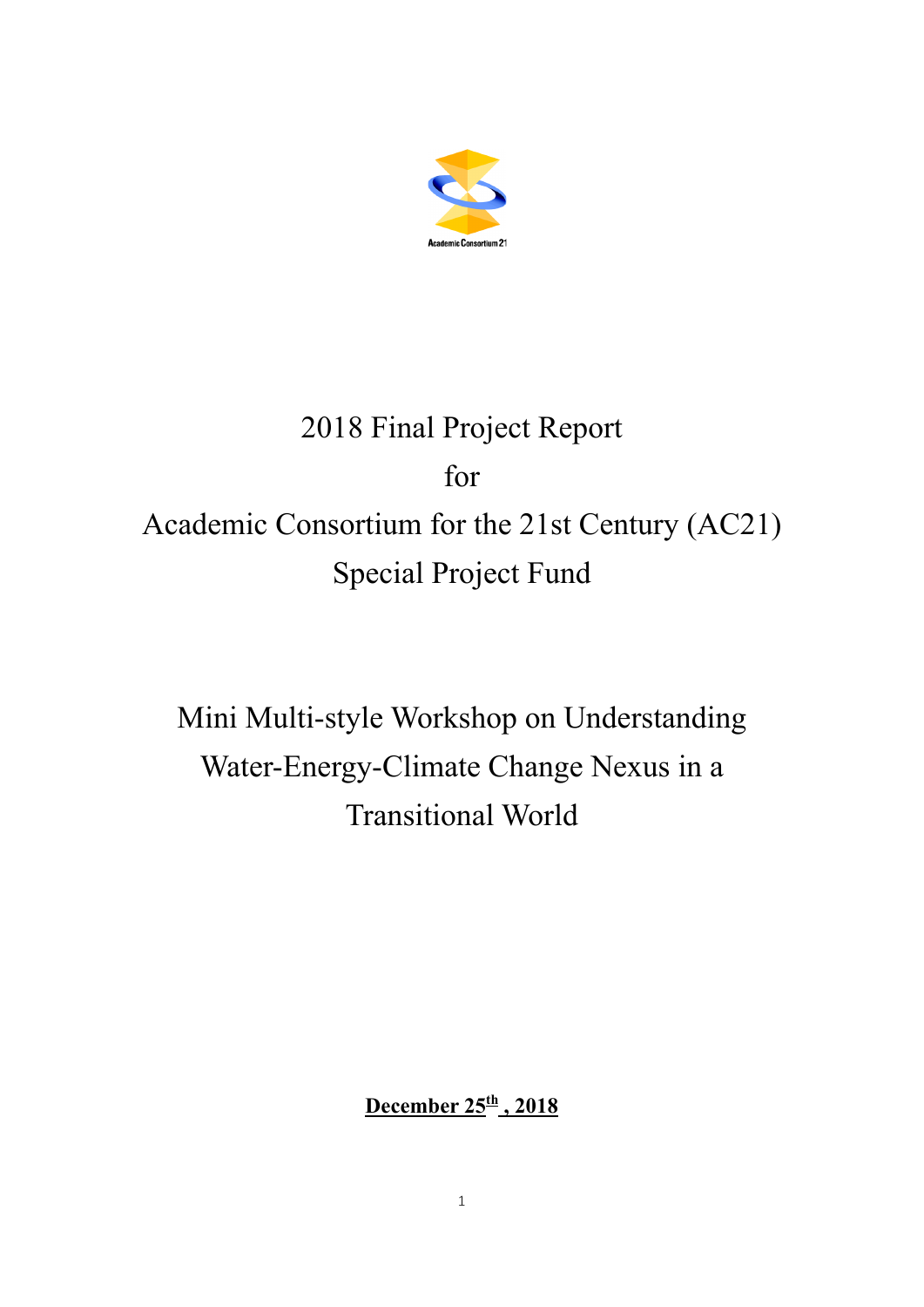## **Contents**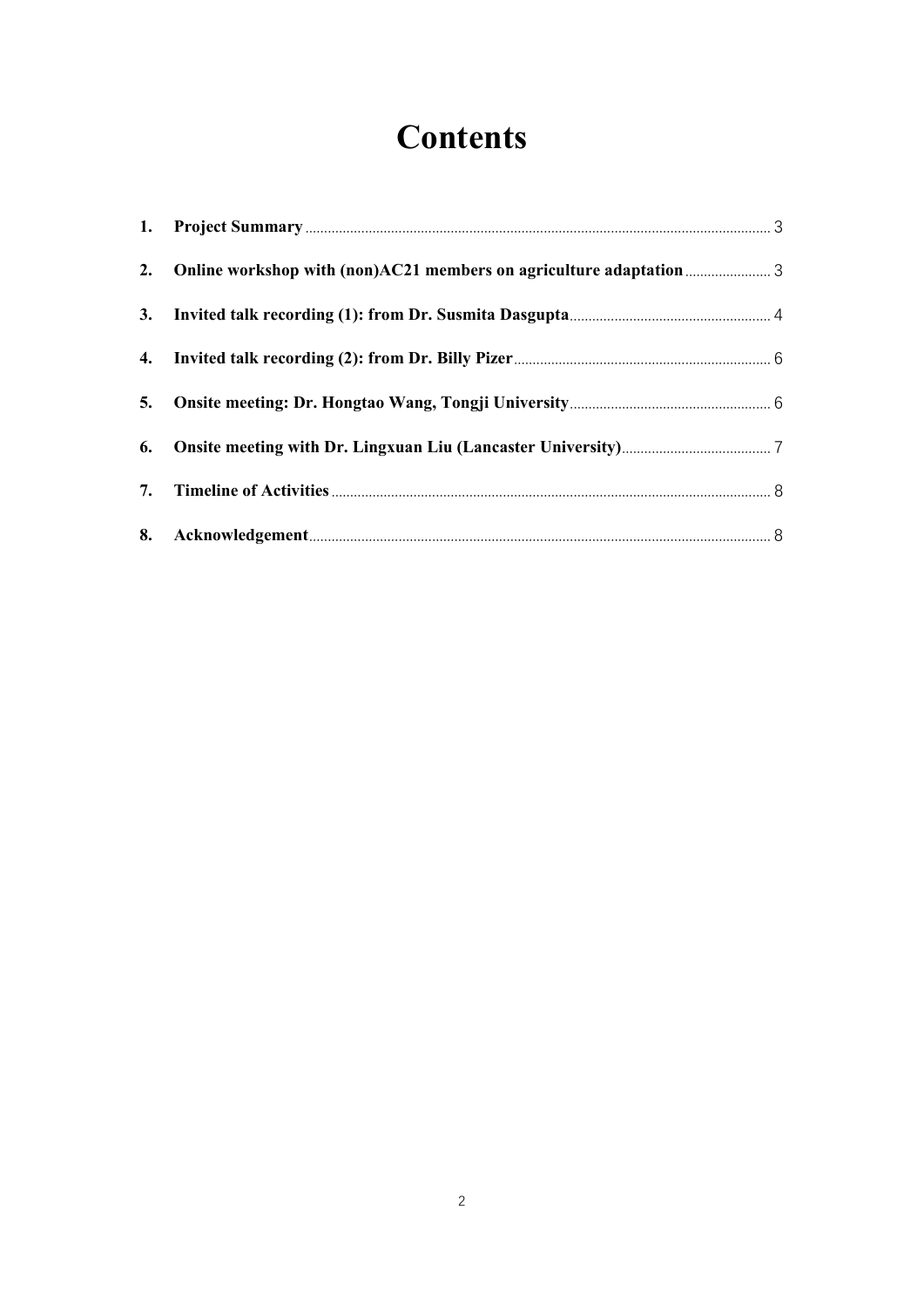#### <span id="page-2-0"></span>**1. Project Summary**

Water and energy are both the foundation of human society and economy. The production and consumption of energy are closely integrated with that of water, and vice versa. In the past few decades, the rising demand to both energy and water has led to several crucial sustainability issues, such as climate change, renewable energy, urbanization, and responsible trading. Meanwhile, the changing natural, economic and political environment across the world would bring much uncertainty to energy and water issues, especially at this transitioning period for all countries.

There are many interesting issues which we shall put forward and discuss. How can our energy and water systems be more sustainable? How resilient are they against natural and social risks and potential disruptions? And how should different stakeholders, such as cities or multi-national companies, prepare themselves to understand sustainability and resilience in such context?

These questions arouse a lot of attention from governments, academia, companies, as well as the general public. To provide some preliminary answers, we applied the special fund from AC21 to support our multi-style mini "workshop" to: 1) try to establish a platform to bring together researchers from (non-)AC21 members of different countries who are interested in energy-waterclimate change nexus (EWCN) in different research areas, to extensively exchange research ideas and methods thus discover further collaborative opportunities through multiple ways (online and onsite); 2) record what we has discussed and send out "EWCN highlights" to share these ideas and research results, not only in the academic world, but also among non-profit sectors as well as the general public.

Supported by AC21, we developed different ways to discuss, share and broadcast our understandings on EWCN. We believe that, these efforts would hopefully establish academic communications among universities and research centers from AC21 members and other institutes, facilitate publications, and create various funding proposals, as well as raise the AC21's reputation on both academic and non-academic fields, in the longer term.

## <span id="page-2-1"></span>**2. Online workshop with (non)AC21 members on agriculture adaptation**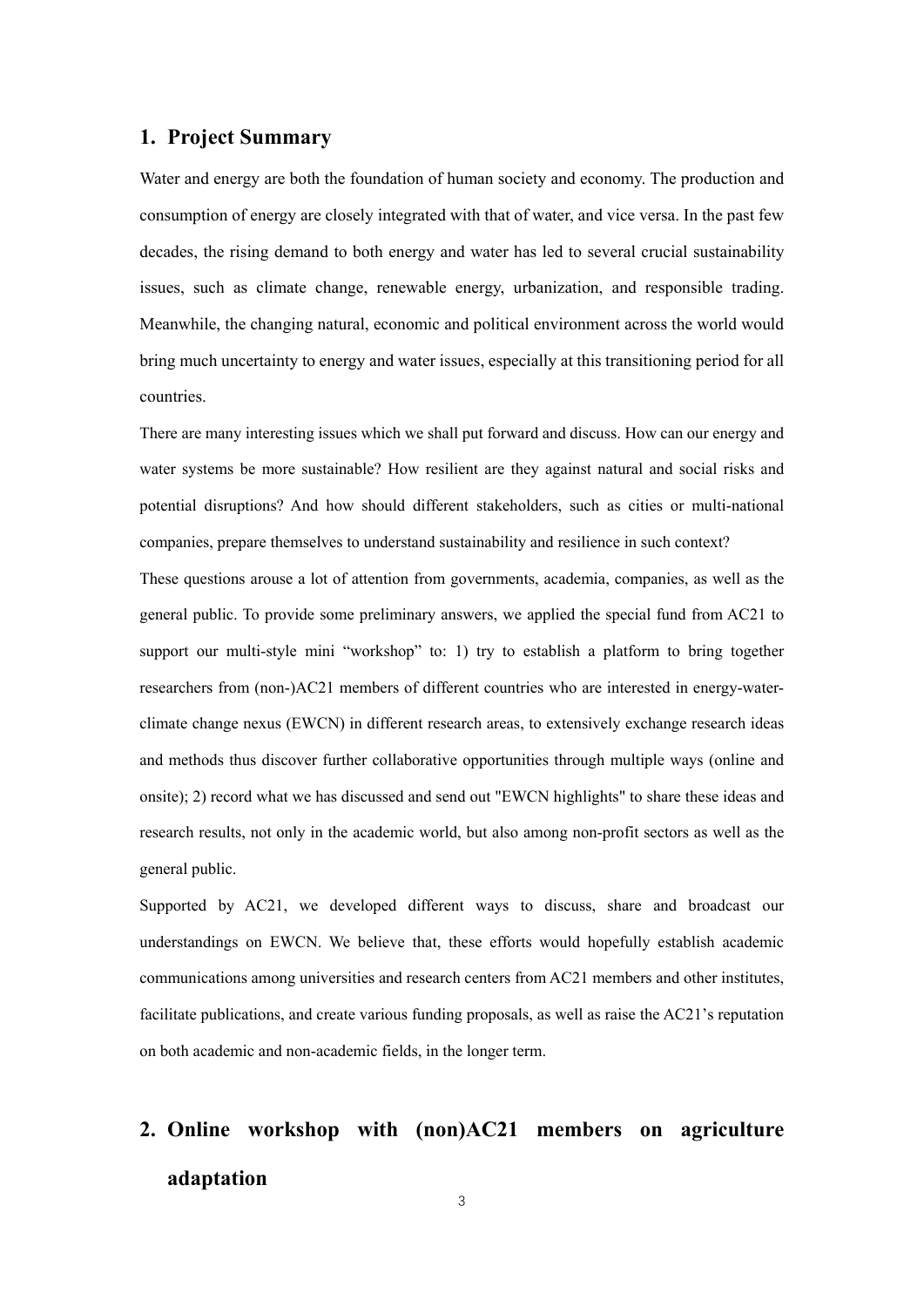This is a mini online workshop, held on March-April, 2018. The theme is about Chinese farmers' adaptation measures to climate change.

Climate change is threatening global food production and threatens to exacerbate food insecurity in many parts of the world. Take corn as an example. China is the world's second largest corn producer, and changes in China's corn production may have a significant impact on world food security. As grain producers, farmers are directly affected by the negative economic and environmental effects brought by the decline of grain output. Many studies have confirmed that temperature and precipitation are two important factors that will have a significant impact on grain yield, especially in recent years, rising temperature and increasing drought have significantly reduced corn yield.

In this small online workshop, members including Dr. Maoliang Bu from Nanjing Unversity, Dr. Lijun Pan from Nagoya University, Dr. Anran Luo, from The University of Freiburg, Dr. from Dr. Hongtao Wang and Qiaoying Wang from Tongji University, as well as Dr. Yu Zhou from Waseda University and Dr. Lars Lauven, from Goettingen University, discussed whether and how farmers adopt adaptive measures has a lot to do with farmers' knowledge cognition, as well as their sensitivity and views on climate change. Farmers in areas where climate change is not evident often do not actively adopt adaptation measures, which can exacerbate future impacts.

We believe that, governments play an important role in climate change adaptation and need to positively explore market and non-market strategies conducive to adaptive measures to cope with food security changes.

#### <span id="page-3-0"></span>**3. Invited talk recording (1): from Dr. Susmita Dasgupta**

Dr. Susmita Dasgupta is a lead environmental economist working in the Environment and Energy Research Group at World Bank. She is one of the few who always pay attention to climate change and adaptation in developing countries. In Dec 2017, she was invited by Dr. Beibei Liu and gave a talk in Nanjing University on how to adopt measures to cope with extreme climate events in developing countries.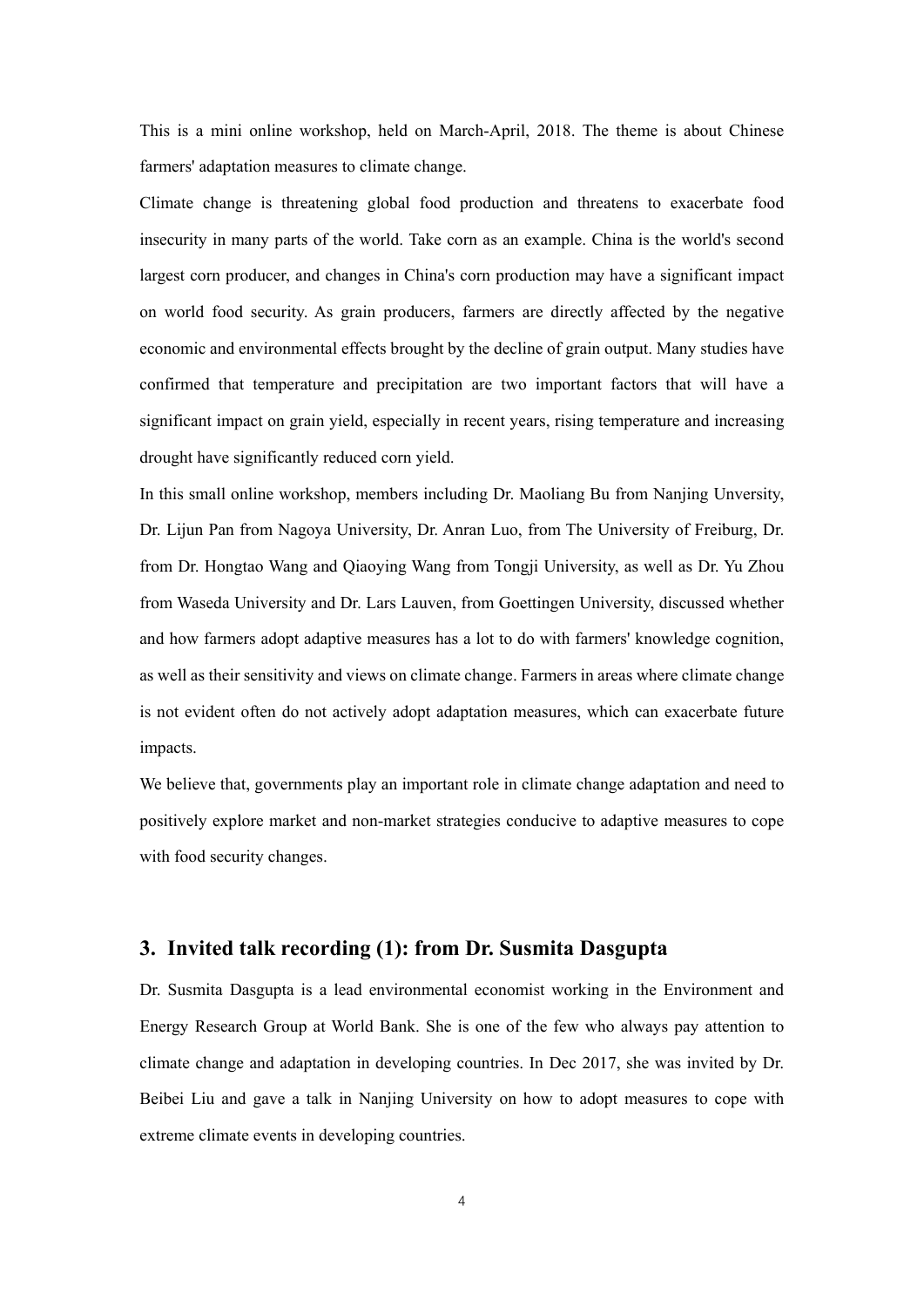

**Figure 1. Dr. Desgupta's talk in Nanjing (from the video)**

Her visit was paid by her institution (the World Bank). And we do think recording her wonderful talk will help to distribute useful knowledge on EWCN.

Funded by AC21, Environmental Management and Policy Analysis Center (EMPA) and International Environmental Global Institutes (IGES), we cooperated with a professional video production company, to make the high quality video materials which promoted the barrier-free communication among scholars and the general public. Inspired by the AC21 special fund project, we initiated an Energy, Environmental and Climate Change (EECC) Salon Series, to invite experts, industrial leaders and lay person who have interests and experience in this field to share their ideas. We believed that, to some extents, we are all "blind men", who only touched pieces of a huge elephant. We want to bring more pieces together to enlighten the world. These videos will be uploaded as the supporting materials of the international course titled Environmental Policy Analysis as well as the MOOC with the same name, which will be online next April



**Figure 2. AC 21 Logo in our videos**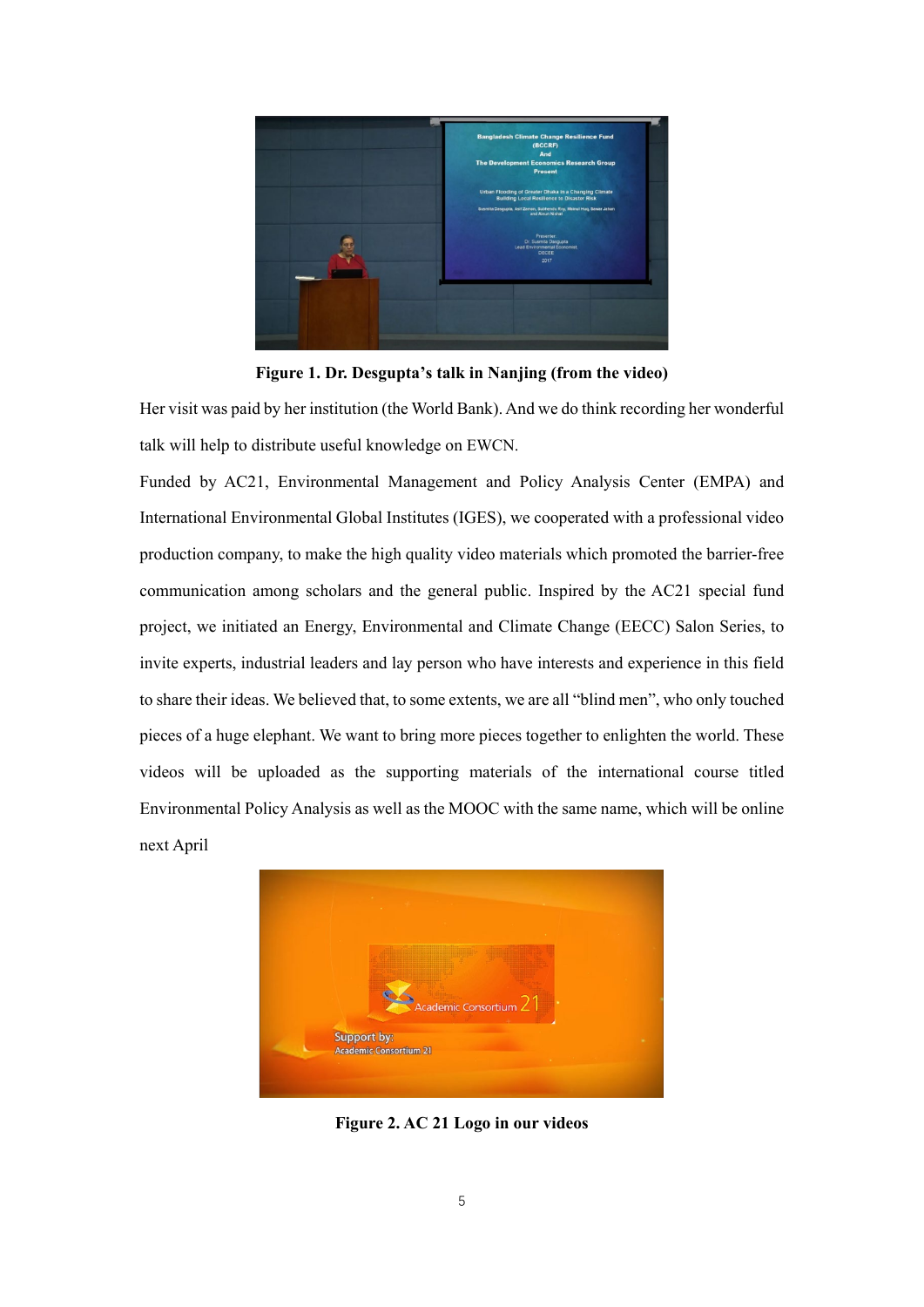#### <span id="page-5-0"></span>**4. Invited talk recording (2): from Dr. Billy Pizer**

Dr. Billy Pizer is a professor of Environmental Economics and Policy, coming from Duke University Sanford School. He aims to research how public policies promote clean energy making full use of private sector investments, how environmental regulation and climate policy affect costs and competitiveness during producing process, and how to design market-based environmental policies meeting the needs of different stakeholders.

In April 2018, He was invited to Nanjing University to discuss how price variation and limits in tradable performance standards helps to achieve efficiency in the establishment of carbon market in China's power sector.



**Figure 2. Dr. Pizer's talk in Nanjing (from the video)**

His visit was paid by his own institution. As the organizer of the onsite visit, we used fund from AC21, EMPA and IGES, for not only providing a good environment, but also cooperating with video production company to make high quality video, which promoted the barrier-free communication among scholars and the general public, as well facilitated better dissemination to more teachers and students who are interested in this topic. This video is included in the EECC Salon Series.

We will continuously invite experts, industrial leaders and other person from AC21 and non AC21 members to join in the EECC salon.

#### <span id="page-5-1"></span>**5. Onsite meeting: Dr. Hongtao Wang, Tongji University**

The onsite meeting was held in Nanjing on September  $18<sup>th</sup>$  2018. Dr. Hongtao Wang from Tongji University was invited to visit Nanjing University and discussed the adaptation of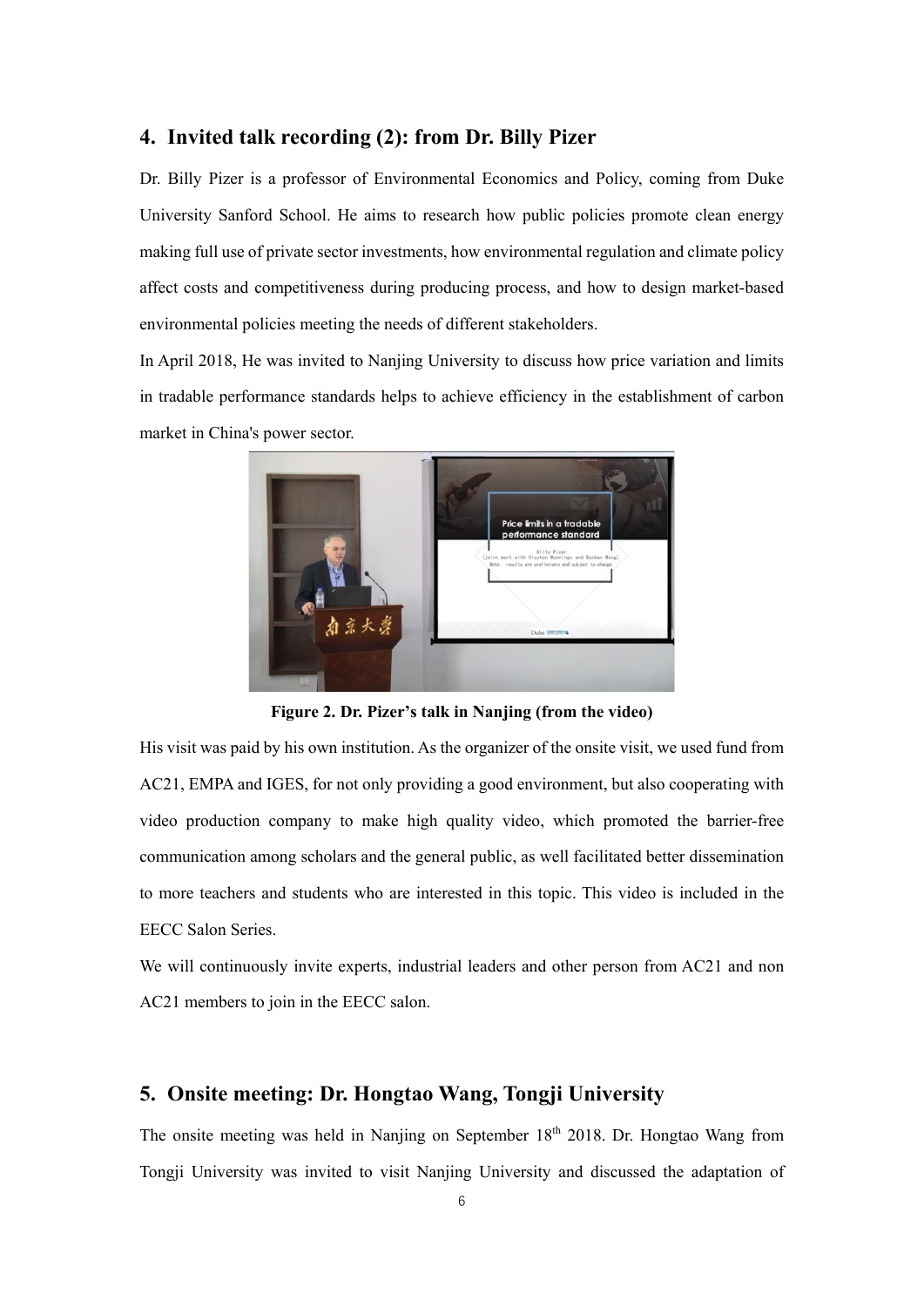megacities to climate change in developing countries.

Urban areas are increasingly at risk of climate change, which is expected to have negative impacts on human health, the economy and ecosystems. These risks require cities to respond, and policymakers need to plan comprehensively and effectively for current adaptation spending to improve their resilience. Studies have shown that the sample of megacity in developing countries spends more on health and agriculture, while the sample of megacity in developed countries spends more on energy and water.

Dr Hongtao Wang and Dr Beibei Liu discussed the ratio of per capita expenditure of different cities. Urban spending in developing countries accounts for half of GDP, and per capita spending is significantly lower than in developed countries, suggesting that wealth, not the number of vulnerable groups, is the driver of adaptation. Therefore, for developing countries, more quantitative measures of economic input of adaptation measures are needed in the future, which can most intuitively help policy makers analyze weights and make reasonable plans. They discussed the future cooperation opportunities on this topic.

#### <span id="page-6-0"></span>**6. Onsite meeting with Dr. Lingxuan Liu (Lancaster University)**

On Dec 22th, 2018, Dr. Lingsuan Liu from Lancaster University visited Nanjing University and discussed the potential cooperation with Dr. Beibei Liu, and proposed possible chances to cooperate with other AC21 members.



**Figure 3. Dr. Liu's visit to Nanjing (Dec. 2018)**